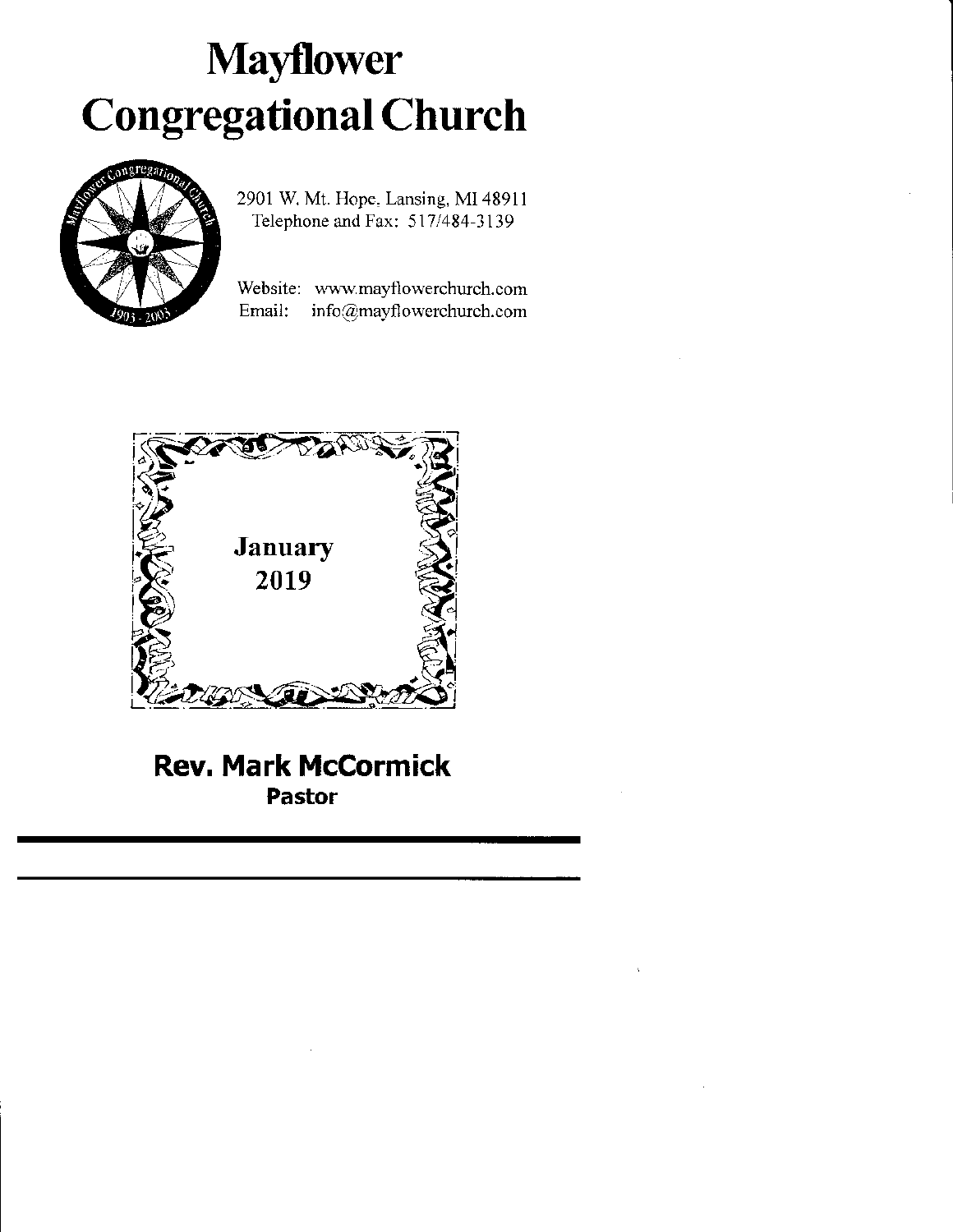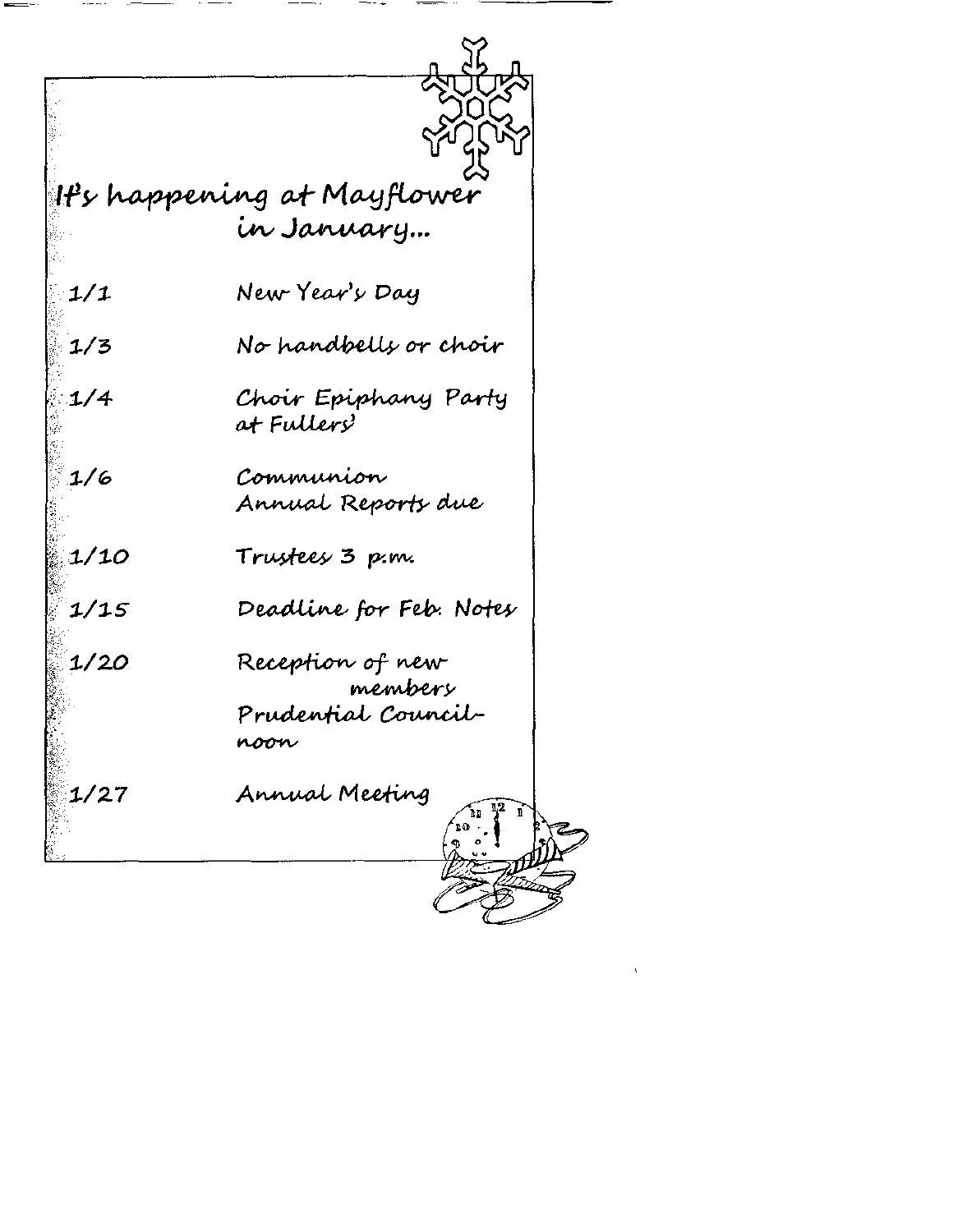### From The Pastor's Desk

By the time most of you read this, Advent and Christmas will be in our rear view mirror once again. And, as usual, it has been a most wonderful season here at Mayflower and hopefully in each of your lives. But the season now shifts. The trees will be thrown out or put away, the decorations will come down for another year, and the burden of schedule and holiday events will have hopefully lifted. Now what?

We will have wished many a "Happy New Year" and we will all hope for the very best in 2019. It might be good as we begin a new year to examine our hopes, expectations, dreams, prayers and wishes for another new year.

Hope is a cornerstone of the human spirit and is a healthy way to keep a positive outlook on life. It is also vital to our faith and different from that which we simply wish for or dream about. As people of faith, we place our hope in things eternal, lasting and noble and which are not dependent on the transient and temporal realities of our lives. This, then, becomes a foundation for our expectations, rather than just for good things to happen. We expect that God will continue the process of completing what has begun in us: the perfecting of our faith. While we will not experience that perfection in this life, the process toward perfection is a faith building process which will put the "Happy" in "Happy New Year". A faith which is not built on the simple expectation for a better year or even a good year which we all want, but on the expectation of the perfecting work of God, through Christ, in our lives and in the life of our faith community here at Mayflower.

Finally, we then put our hope into action as we pray for this refining process to continue in each of us. The result will be a more mature perspective for the future. It will also remind us of the greatest gift imparted to us which was just celebrated at Christmas. The gift of God's love given to us at the birth of Jesus, which is our true hope now, and forever.

Pastor Mark

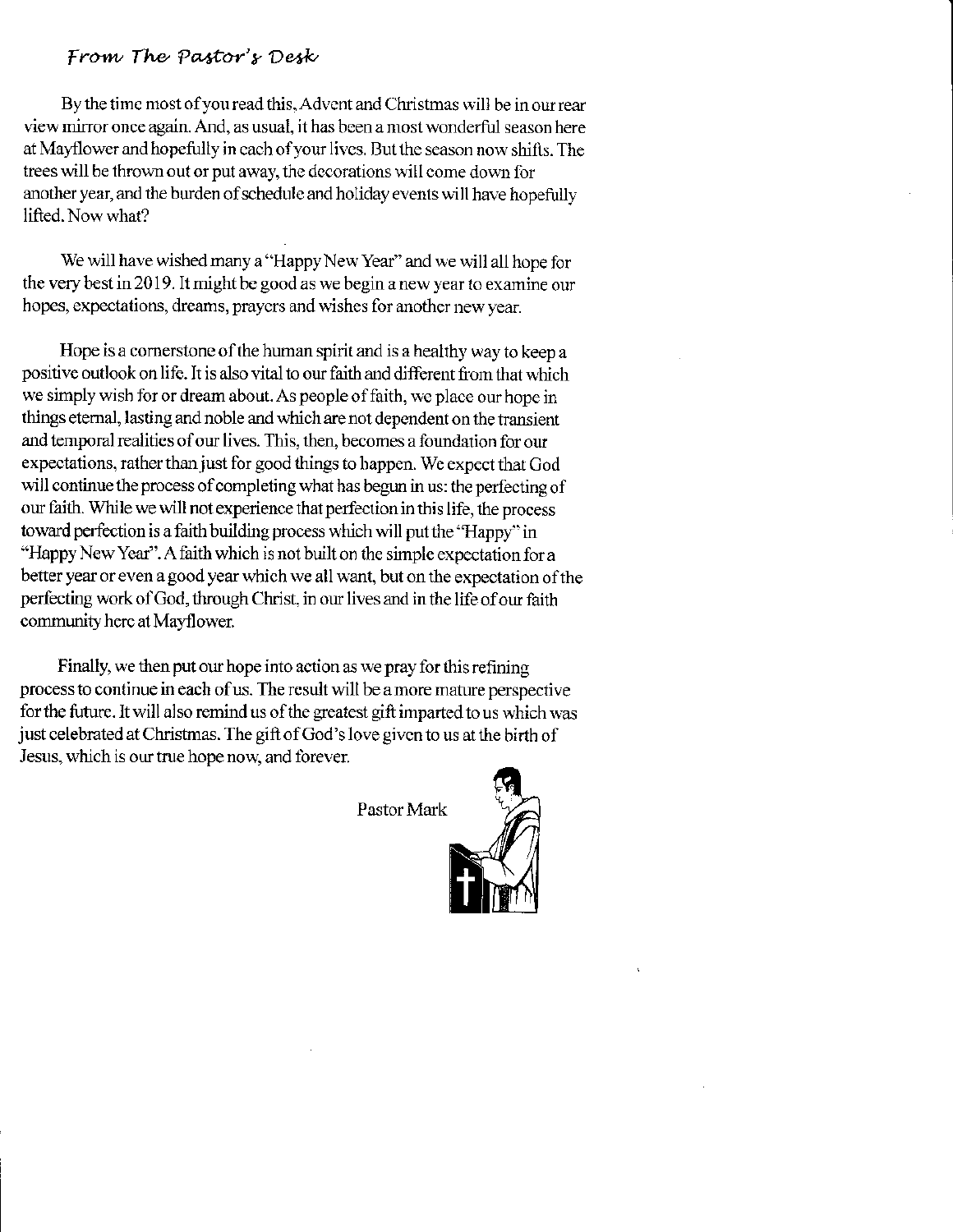#### From the Lay Leader

As we approach the end of another year in our Church life, I look back in appreciation at the improvements we've made. I won't mention them all here but one of the more recent is Gwen Tisdale's creation of the beautiful, inspirational banners that are now hanging from the cross in our sanctuary. It takes my breath away every time I look at them. I believe that, along with paint applied to the walls by Pastor Mark, these banners without words have helped to enhance our worship experience.

I would also like to thank people on the Prudential Counsel that are leaving due to the expiration of their term. These folks are Eugene Potts (Deacon), Roger Kennedy (Trustee), and Rilla McHarris (Lay Leader Past). They have all served the Church in ways that are beyond the call of duty. I hope they will consider serving again in future leadership roles. Finally, I would like to thank Sue Mott for all she does now and will be doing as Lay Leader. I have complete confidence in her abilities,

Regardless of occasional setbacks, the work of the Church goes on through the ages. God is by no means finished with us yet. We have much more work to do. I appreciate the opportunity I've had serving as your Lay Leader this past year.

Jerry Fuller

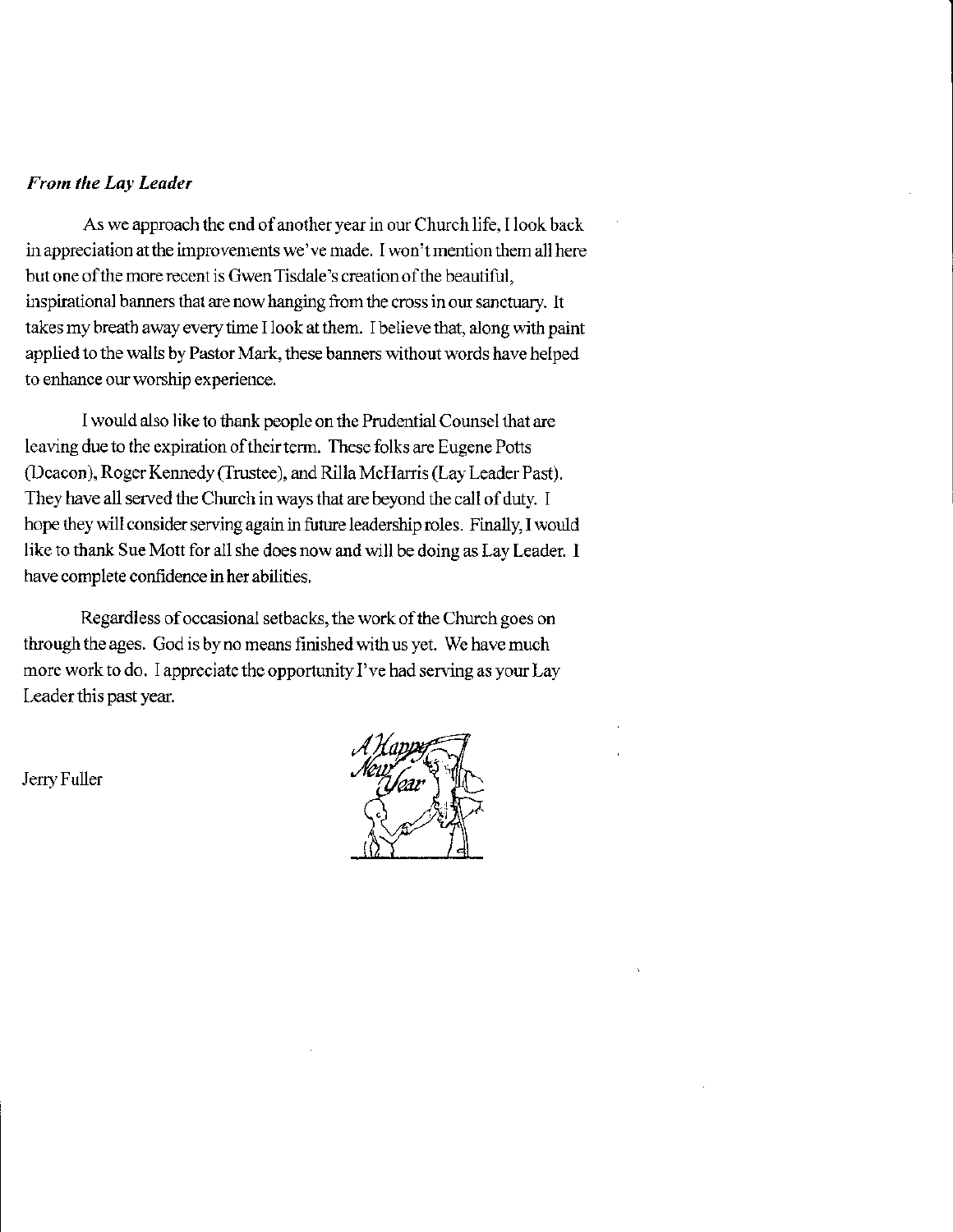#### **Mayflower Financial News**

The December Second Saturday Supper was a near sell-out, with proceeds of \$862. That is excellent for December, when we often have smaller crowds due to various holiday activities or bad weather.

We have several outreach projects going right now, including the Mitten Tree: Baby Boxes for Haiti; and the Paradise, CA, Congregational Church which was destroyed by the Camp Fire in early November. Your outpouring of support for these projects is heartwarming.

Thanks to the generosity of many at Mayflower, we were able to transfer \$15,000 from our checking account to our general savings account in late November. That is the amount that was transferred from savings a few months ago to cover the majority of the cost for the new sign. That is nothing short of amazing! Thank you, Mayflower!

The following is a summary of our finances as of November 30:

| Income:                       | \$15,278.94  |  |
|-------------------------------|--------------|--|
| Expenses:                     | 8,350.11     |  |
|                               | \$6,928.83   |  |
| <b>YTD</b> for Eleven Months: |              |  |
| Income:                       | \$105,741.39 |  |
| Expenses:                     | 93,972.09    |  |
|                               | \$11,769.30  |  |
|                               |              |  |
| <b>Fund Balances:</b>         |              |  |
| Checking:                     | \$7,905.16   |  |
| Savings:                      | 46,540.42    |  |
| Heat Fund Savings:            | 20,846.78    |  |
| Savings CD:                   | 22,390.08    |  |
|                               | \$97,682.44  |  |
|                               |              |  |

A more detailed report is available in the brochure rack near the church office. If you'd like more information or have questions, just ask!

-Linda Wheeler, Treasurer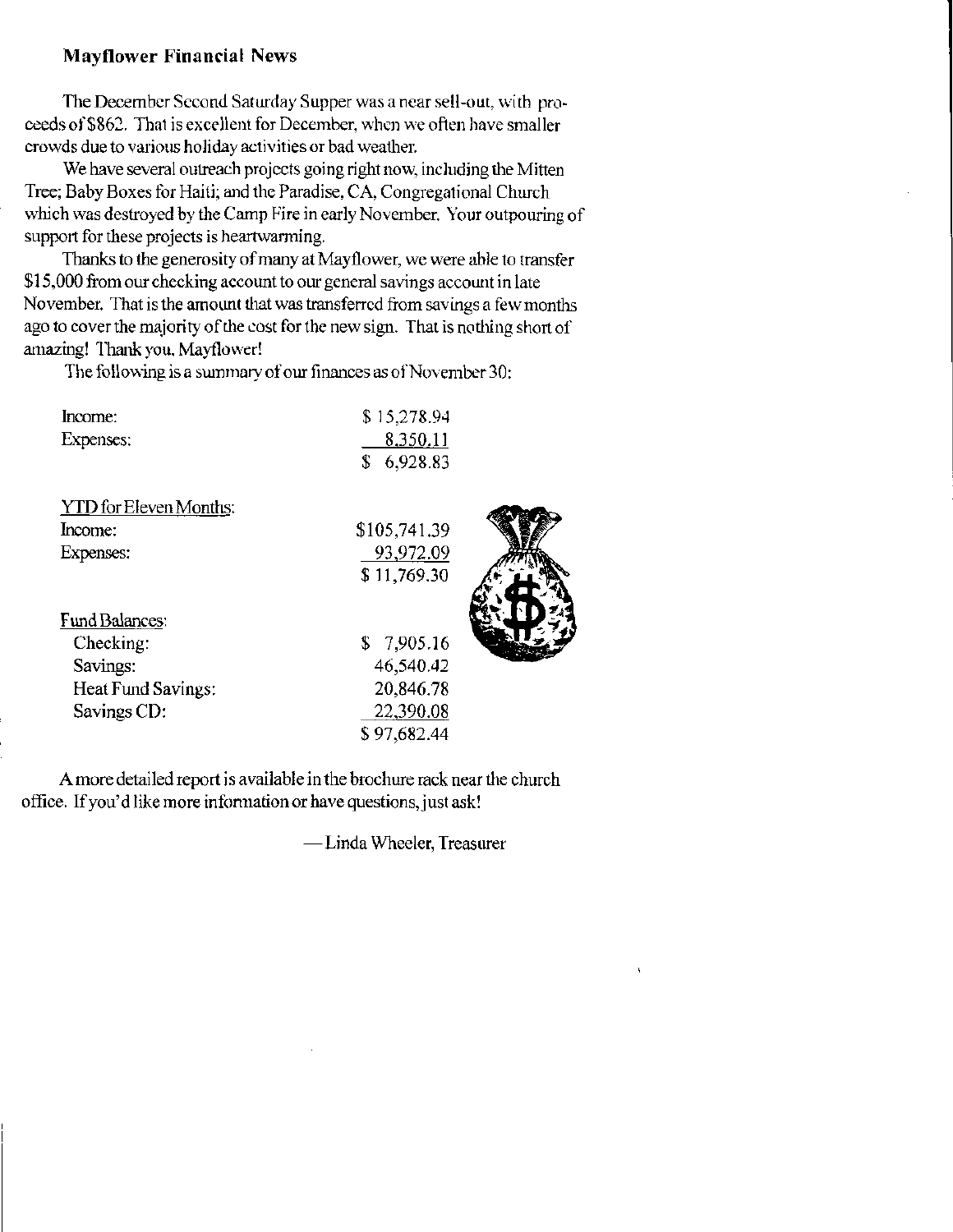## Music Notes from Barb Fuller



Have you ever heard of the hymn 'Another Year is Dawning"? I had not until I was looking through my Amazing Grace  $-366$ lnspiring Hvmn Stories for Dailv Devotions book. The words to this hymn were written by Frances Ridley Havergal, 1836- 1879, who sent them out in a New Year's greeting with the heading, 'A Happy New Yearl Ever Such May it Be!"

Miss Havergal was already well-known in England as "the consecration poet" and had many talents. She was an accomplished pianist and vocalist, was proficient in seven languages, had memorized the entire New Testament, Psalms, lsaiah, and the Minor Prophets, and devoted her life to serving God. Her words, to become a poem were these:

Another year ls dawning, Dear Father, let it be, in working or in waiting another year with Thee; another year of progress, angther year of praise, another year of proving Thy presence all the days,

Another year of mercies, of faithfulness and grace; another year of gladness in the shining of Thy face; another year of leaning upon Thy loving breast; another year of trusting, of quiet, happy rest.

Another year of service, of witness for Thy love; another year of training for holier work above. Another year of dawning, Dear Father, let it be, on earth, or else in heaven, another year for Thee. Amen.